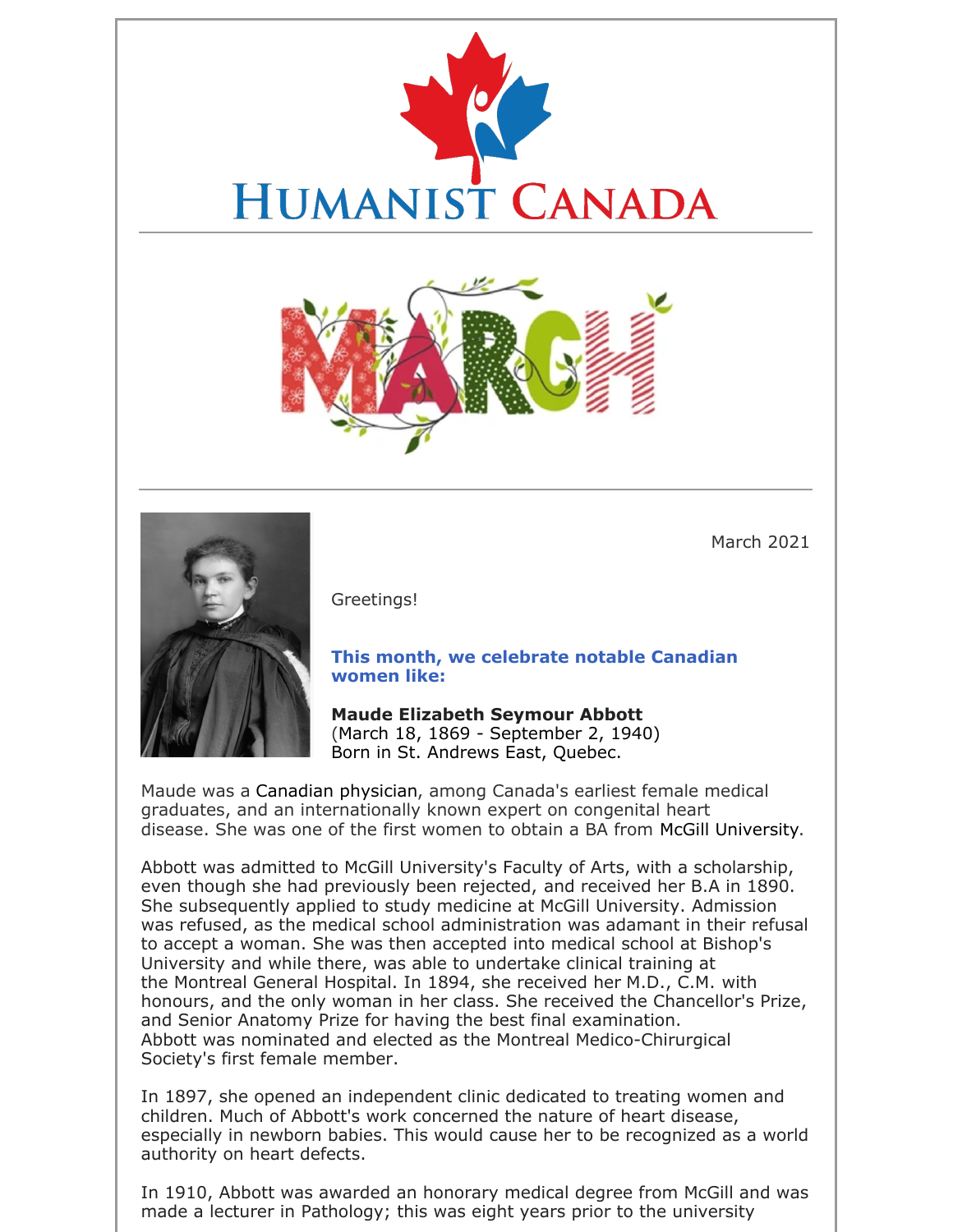admitting female students to the Faculty of Medicine.

In 1924, she was a founder of the Federation of Medical Women of Canada, a Canadian organization committed to the professional, social and personal advancement of women physicians.



### **Humanist Canada is going digital with Membership Cards!**

By the end of March, you will have your new digital Humanist Canada membership card!

It's a great time to start reducing our environmental footprint. It's also one more way of staying digitally connected by providing more information on the

cards, including event details. For Affiliates and Chapters, we'll be able to provide customized information.

It's as simple as downloading the digital membership card. It gets stored in your IOS or Android mobile wallet, and it takes up no more space than a single photograph.

You will be receiving instructions in your inbox in the next two weeks on how to download your membership card



### **Shop online for your very own HC mask, mug or pin.**

Announcing the grand opening of the Humanist Canada Web Store! We're a small shop right now, but we have big plans! Check in regularly to find new HC logo items like our masks, mugs

and pins. Soon, we will be offering books from our HC family of authors, apparel, and items available from other Humanist Canada members.

If you have any ideas about what we should offer, send them our way!

**Visit our online store**

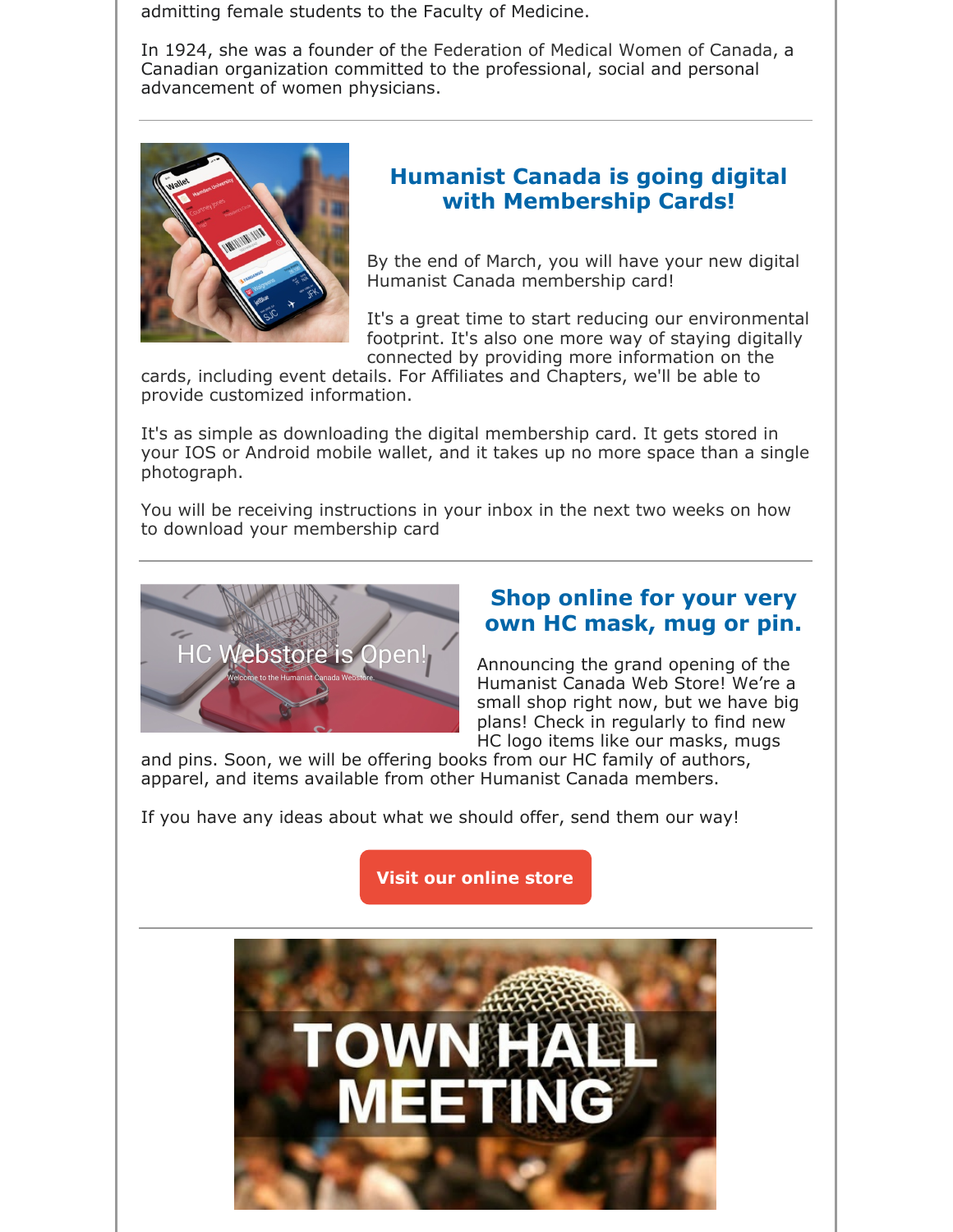### **Save the Date Sunday, March 28 at 2 -3:30 pm MEMBERS ONLY EVENT**

Join with Humanist Canada's board and other members for 90 minutes of large and small group discussion in a virtual meeting format.

It will be an opportunity to meet board members and staff, to discuss Humanist Canada's Strategic Plan. We want to hear from you, what you like, what you'd like to see changed and anything in between. We've realized that we need to make time to hear from each other in-between Annual General Meetings.

So please save the date. We'll have additional information and a registration link for you in the next few weeks.

# **e-Petition**



## **Atheist Refugees Need Your Help!**

### **Please sign this e-petition!**

Support atheists threatened by religious extremists and fundamentalist governments in other countries. These atheists desperately need asylum in Canada because of the imminent threat of serious injury, imprisonment or death.

Canadian immigration has expedited asylum requests for religious persons under their Less Complex Claims process. Under this policy, certain refugee claims can be approved with a shortened hearing process. Atheists need to be included in this Less Complex Claims policy along with these religious claimants.

We have submitted an e-petition to the Canadian House of Commons calling upon the Minister of Immigration, Refugees and Citizenship to include atheists in the Less Complex Claims policy.

To read more about the petition, **Click Here.**

**And please share widely with your friends and network!**

**Sign The Petition**

# **February Webinars**

**Whatever Happened to Saguenay?**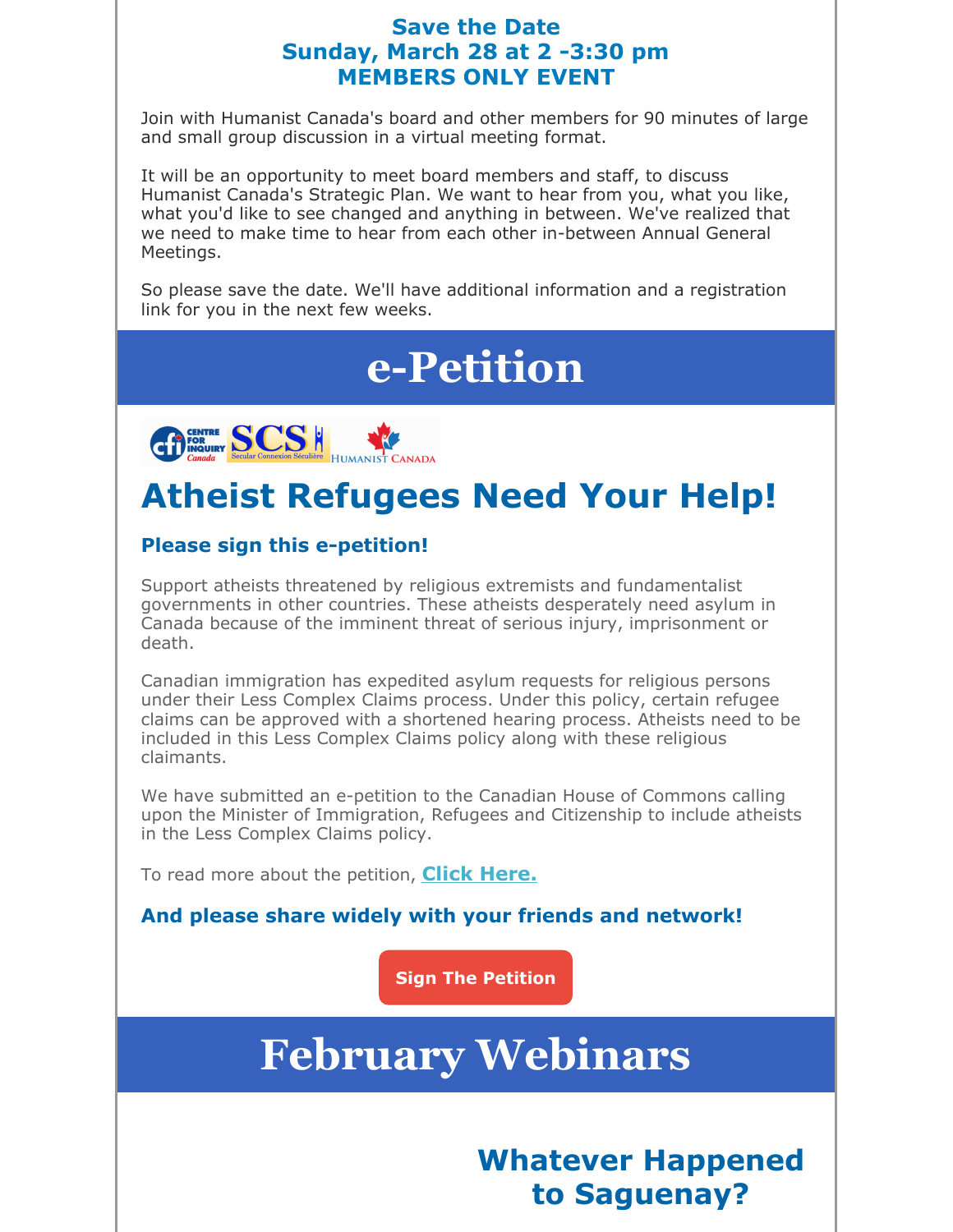

#### **Sunday, March 21, 2021 3:00 pm ET**

In 2018, the British Columbia Humanist Association was notified that a number of municipalities in BC opened their inaugural council

sessions with prayer. This was in violation of the Supreme Court's 2015 ruling in Mouvement laïque québécois v. Saguenay that including prayer in municipal council meetings was unconstitutional and violated the state's duty of religious neutrality.

To learn more, **Click Here.**

**Click here to Register**

# **Save the Date**



### **Critical Thinking Course coming in April!**

### **April 7 - May 26, Weds. 4 pm to 6 pm ET**

In this course, you will learn how to analyze and critically reflect on beliefs and arguments held by others and yourself. You will learn how to critically reflect on hot-button issues and topics, like health and nutrition, politics and law, science and technology, and various

philosophical/religious beliefs concerning metaphysics, ethics, and other knowledge.

You will walk away from this course being able to better organize personal thoughts about such topics by learning a series of tools called the critical thinking skillset.

It really is possible to have intelligent discussions, disagree entirely, and still be able to get along. Learn what it means to embody diplomacy and fairness when having intelligent discussions and dialogue about important issues.

### **Cost: \$150.00 for members & \$250.00 for non-members**

To learn more, **click here.**

**Click here to Register**